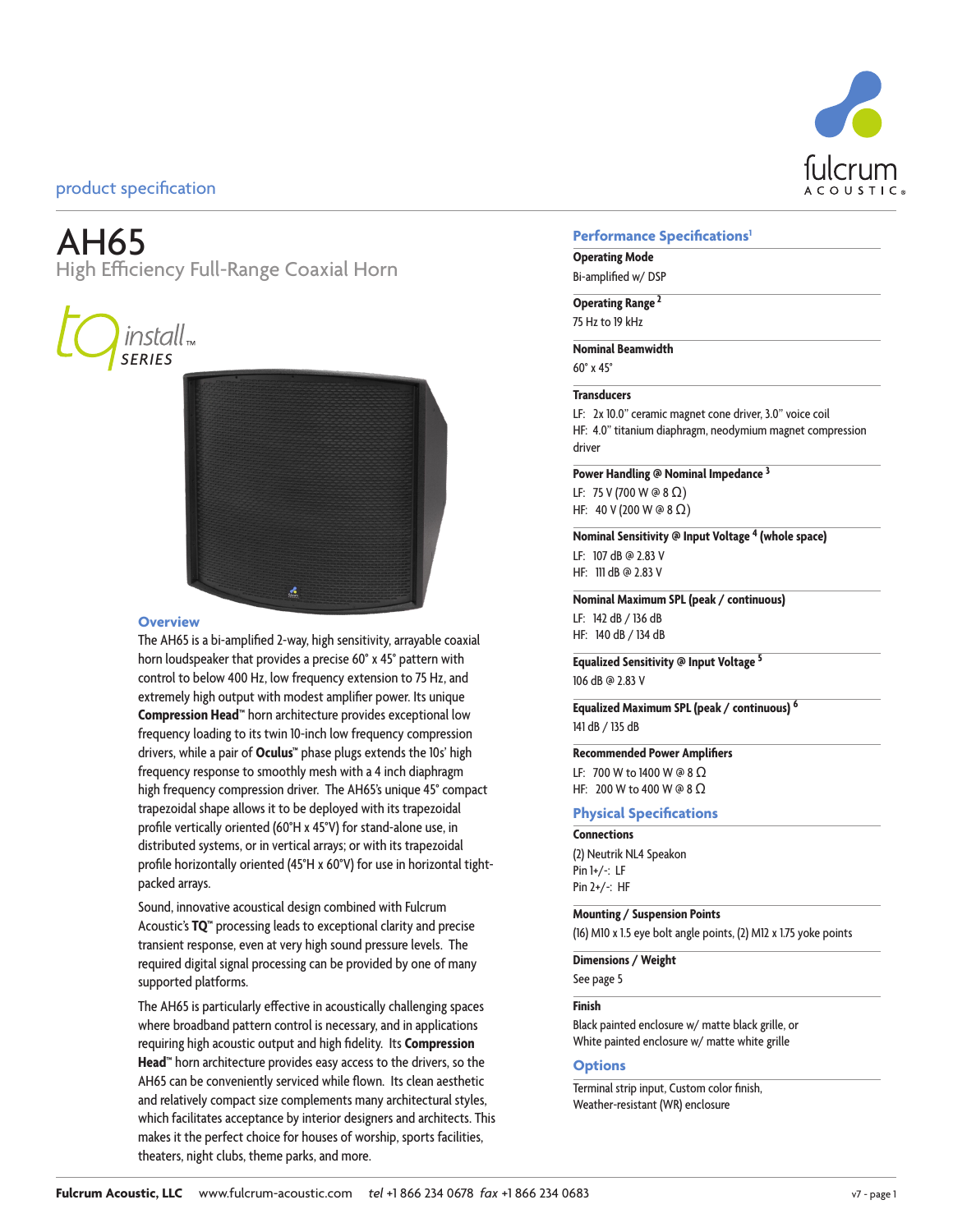



Axial Processed Response (dB)<sup>7, 9</sup>



Axial Processed Phase Response (degrees)<sup>7, 10</sup> Beamwidth<sup>7, 12</sup>







Vertical Off Axis Response<sup>7, 11</sup>









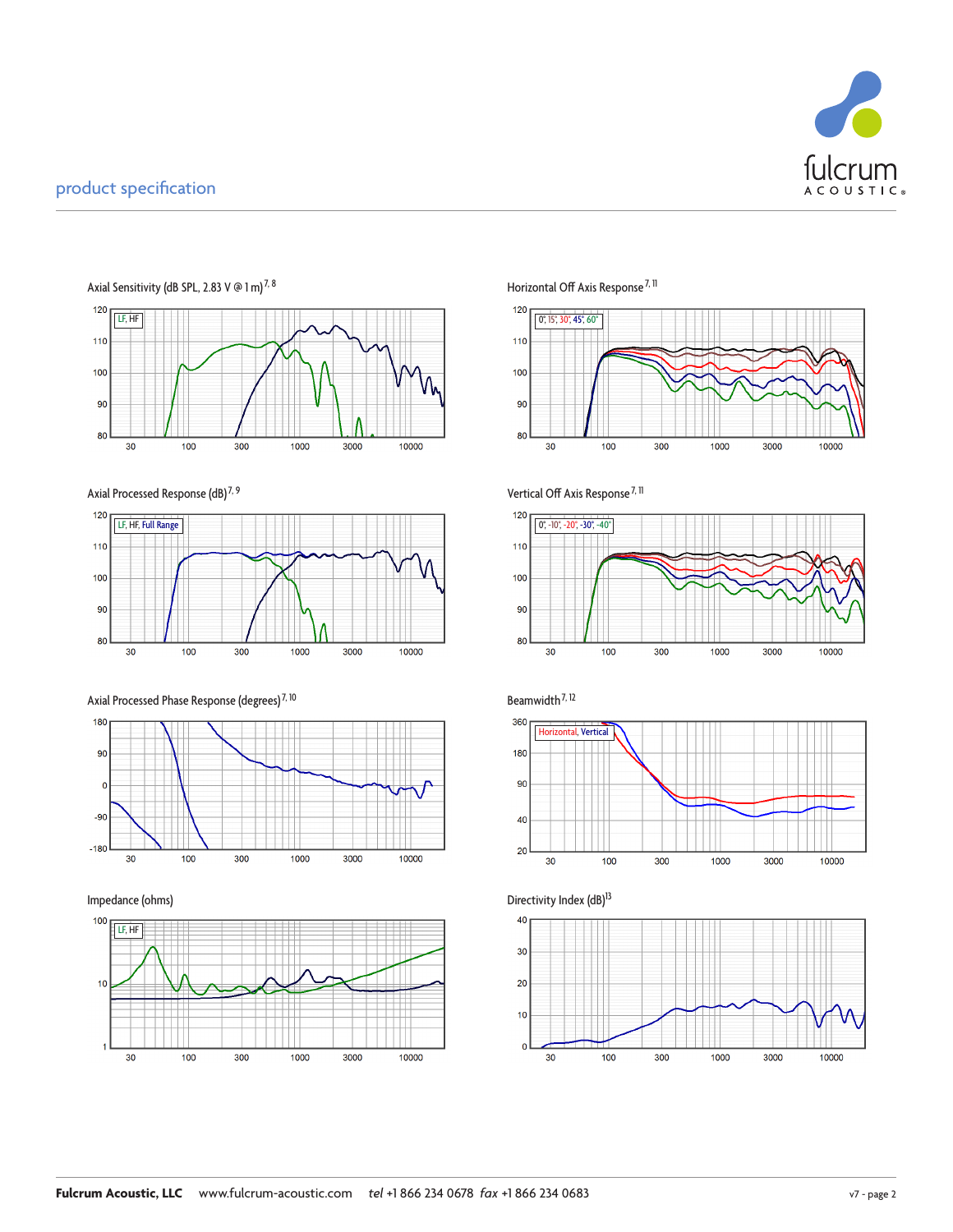



Horizontal Polar Response (30 dB Scale, 6 dB per Major Division)

Vertical Polar Response (30 dB Scale, 6 dB per Major Division)



 $\pmb{0}$ 

 $\pmb{0}$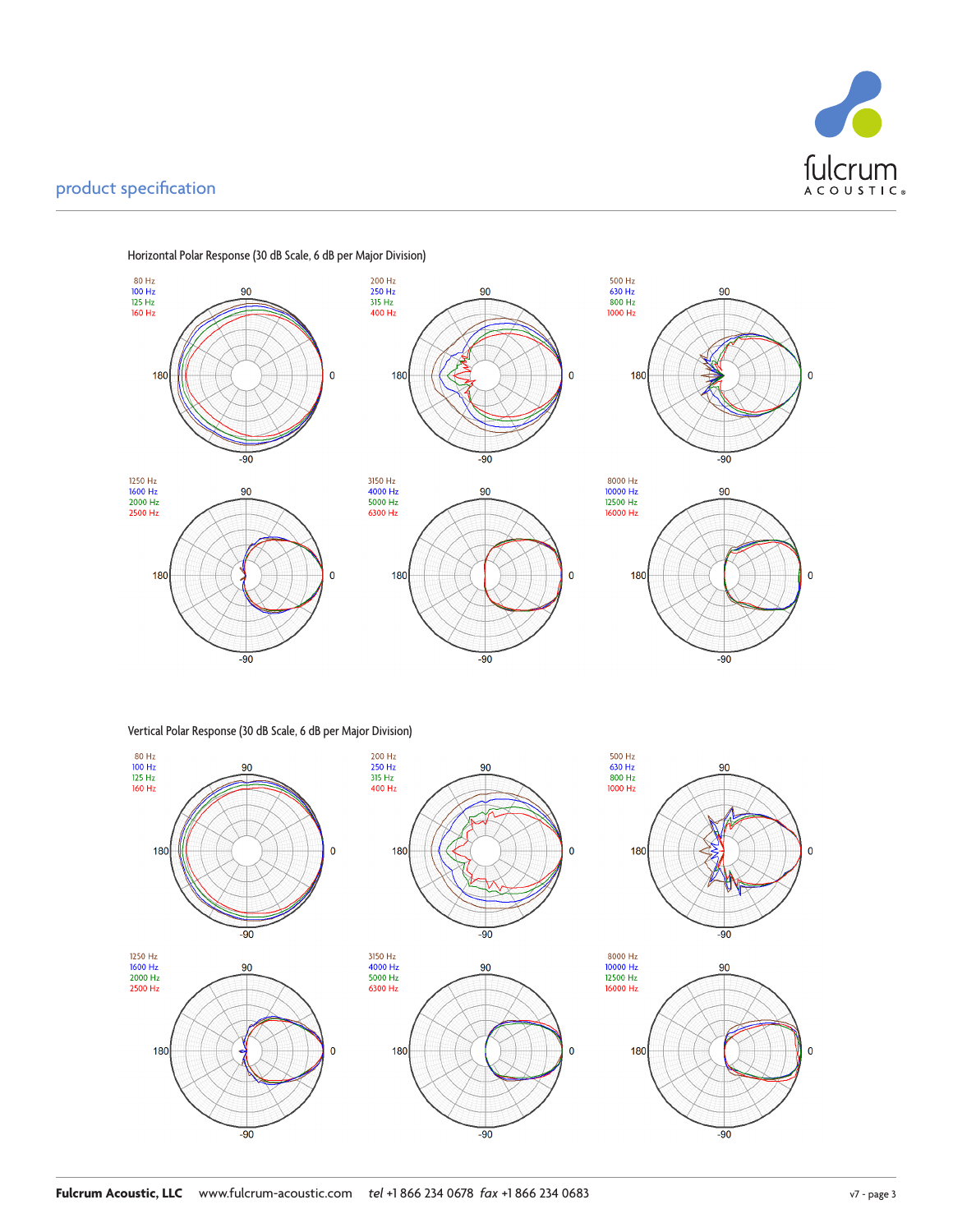

#### **Technologies**

The AH65's **Compression Head™** horn architecture couples a trapezoidal enclosure housing a pattern-control horn bell and rear-facing 10 inch drivers, with a "compression head" – a removable acoustical labyrinth resembling the cylinder head of an engine. The compression head accurately positions two **Oculus™** phase plugs in front of the 10 inch cones, and delivers their output coherently to the entry of the horn bell, by way of an integral folded horn throat.

This unique arrangement allows a horn with an effective length of 1.1 m (44 in) to be housed within an enclosure with a depth of only 0.7 m (27.7 in). Further, it allows the low frequency drivers and horn throat to fit completely within the vertical envelope of the horn bell; which



in turn allows the angled top and bottom walls of the enclosure to double as the vertical walls of the low frequency horn. In tight packed arrays, the walls of adjacent AH horns are perfectly parallel and separated by just two thicknesses of birch plywood, providing the most ideal array geometry possible.

The **Oculus™**phase plug employs two radially asymmetrical slots, precisely shaped and positioned to gather the pressure from the 10 inch driver's hemispherical compression chamber and deliver it in planar phase to a rectangular horn throat. The rectangular output of the phase plug is only 6.3 cm (2.5 in) wide, which allows the sound waves to pass through the compression head's two 90 degree bends without any loss of sound power.

#### **Connection Diagram Mechanical Specification Drawings**

2D and 3D DXF dimensional drawings are available for download at www.fulcrum-acoustic.com/support .

#### **Notes**

*1* **Performance Specifications** *All acoustic specifications rounded to nearest whole number. External DSP with Fulcrum Acoustic-provided settings is required to achieve the specified performance.*

*2* **Operating Range** *The frequency range within which the processed response is within 10 dB of the average.*

*3* **Power Handling** *Based on the AES power handling of the transducers.*

*4* **Nominal Sensitivity** *The 1-meter-referenced SPL produced by a 1 watt band limited pink noise signal, with no processing applied.*

*5* **Equalized Sensitivity** *The 1-meter-referenced SPL produced when an EIA-426-B signal is applied to an equalized loudspeaker system, at a level which produces a total power of 1 watt, in sum, to the loudspeaker subsections.* 

<sup>6</sup> **Equalized Maximum SPL** The 1-meter-referenced SPL produced when an EIA-426-B signal is applied to an<br>equalized loudspeaker system, at a level which drives at least one subsection to its rated power.

*7* **Resolution** *All response graphs are subjected to 1/6 octave cepstral smoothing with a gaussian weighting function.* 

*8* **Axial Sensitivity** *The SPL plotted against frequency for a 1 watt swept sine wave, referenced to 1 m with no signal processing.*

*9* **Axial Processed Response** *The axial magnitude response with recommended signal processing applied.*

*10* **Axial Processed Phase Response** *The axial phase response with recommended signal processing applied, and latency removed.*

*11* **Horizontal / Vertical Off Axis Responses** *The magnitude response at various angles off axis, with recommended signal proceessing applied.*

*12* **Beamwidth** *The angle between the -6 dB points in a loudspeaker's polar response.*

<sup>13</sup> **Directivity Index (Di)** The ratio of the on-axis sound pressure squared to the spherical average of the sound pressure squared at a<br>particular frequency expressed in dB. To convert the directivity index to directivi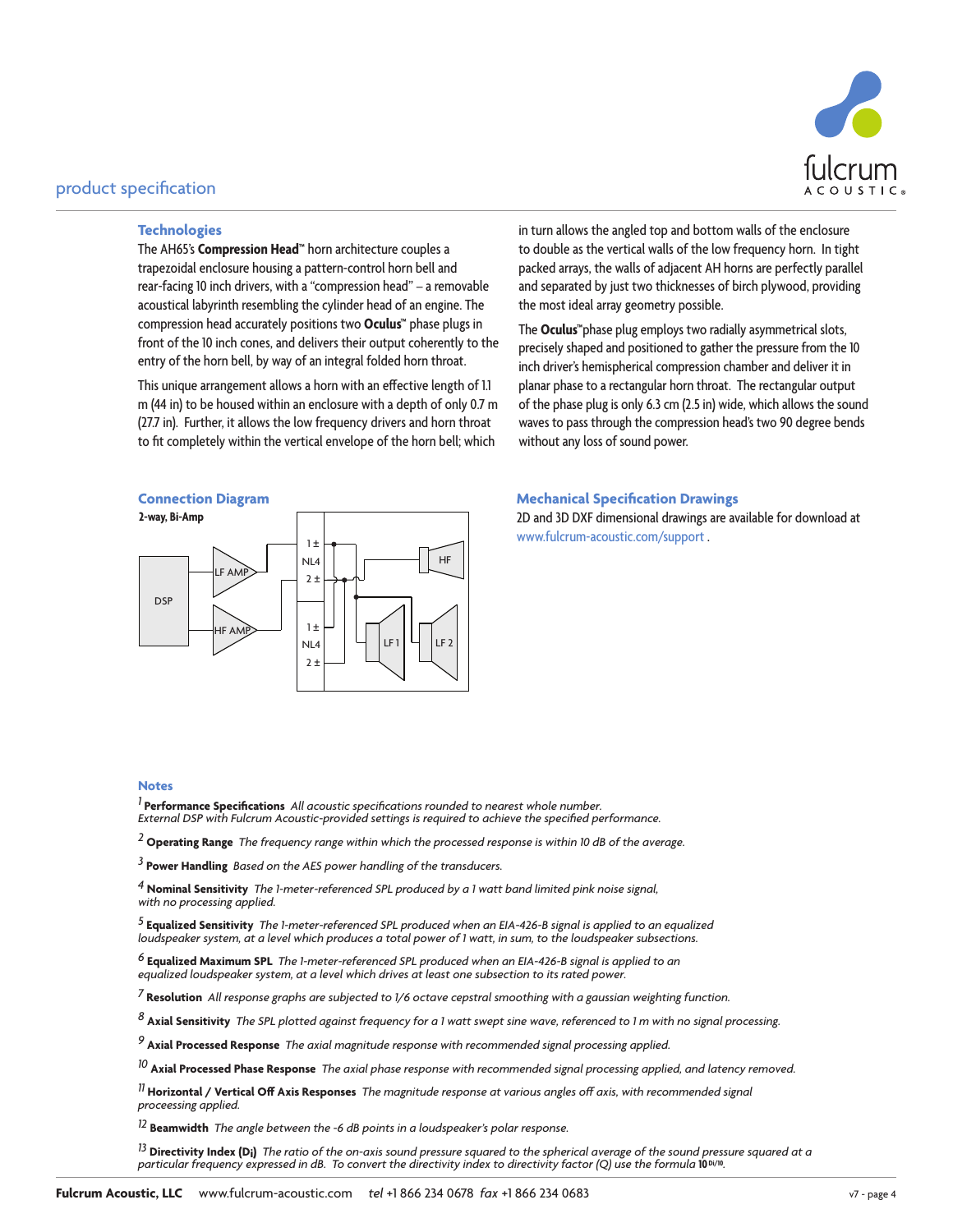



*Drawing is reduced. Do not scale.*